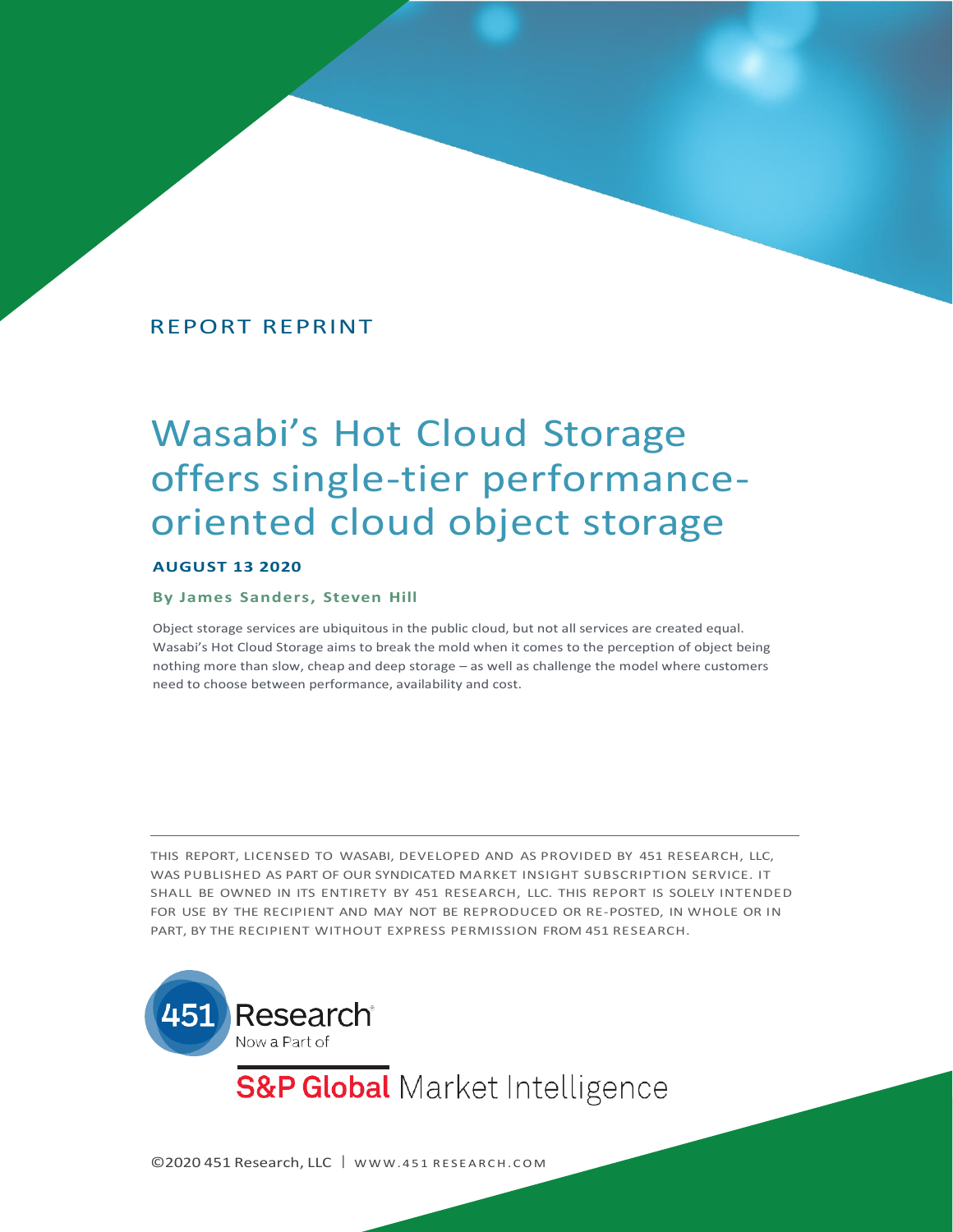## REPORT REPRINT

#### Introduction

While cloud-based object storage is ubiquitous, pricing for object storage among most vendors is a complex maze of multiple service tiers, units of API requests and egress charges. Wasabi Technologies aims to evade these with its single-price, single-tier object storage service, although this comes with conditions on what constitutes a 'good fit' for the service.

## **451 TAKE**

Wasabi is executing on a multi-year pivot-to-channel strategy, in which it is finding success as the company has grown to 17,000 customers. Positioning object storage as an endpoint for other products – Veeam Backup with Wasabi, for example, is a popular use case – is fueling growth in the company.

Wasabi presents a compelling combination of price, performance, availability and features, and while customer counts serve as validation of strategy, the object storage model (which is currently Wasabi's sole service) is encumbered by the perception of being a 'cheap and deep' option for storing data, potentially relegating it to archival use cases. Wasabi aims to counteract this with a tier-free access model, with no egress charges as well as ingest and data access roughly five times faster than competing cloud object storage services.

#### Context

Launched in 2017, Boston-based Wasabi styles itself as a 'hot cloud storage company,' offering object storage compatible with Amazon S3 APIs. The company, founded by ex-Carbonite executives David Friend and Jeff Flowers, envisions a purposefully multi-cloud future, with Wasabi acting as a utility provider of storage (akin to the utilities of networking and electricity). To that end, Wasabi has redoubled focus on channel sales, now comprising 45% of sales compared with 30% at the start of 2020.

Wasabi's pricing structure is at the core of its value proposition: pay-as-you-go pricing is set at \$5.99 per TB per month, with no additional charges for data egress or API requests, in contrast to AWS, GCP and Azure. No alternative tiers are offered for greater or lesser performance characteristics. Wasabi assesses a 90-day minimum for storage costs, and pricing is not prorated for capacities under 1TB. The company characterizes the price difference as 80% less than Amazon S3, and additionally highlights the physical proximity of its datacenters relative to Amazon, for customers aiming to use AWS for compute (given that Amazon does not charge ingress) and Wasabi for storage.

At present, the company has roughly 100 employees.

#### Funding

Wasabi closed a series B financing round in May 2020 led by Forestay Capital, the technology arm of Waypoint Capital, with participation from Wasabi's previous investors. This funding round brings the company to a total of \$110m. The additional investment was prompted by growth resulting from the COVID-19 pandemic because capacity planning projections were upended by increases in enterprise data production.

NEW YORK . BOSTON . SAN FRANCISCO . WASHINGTON DC . LONDON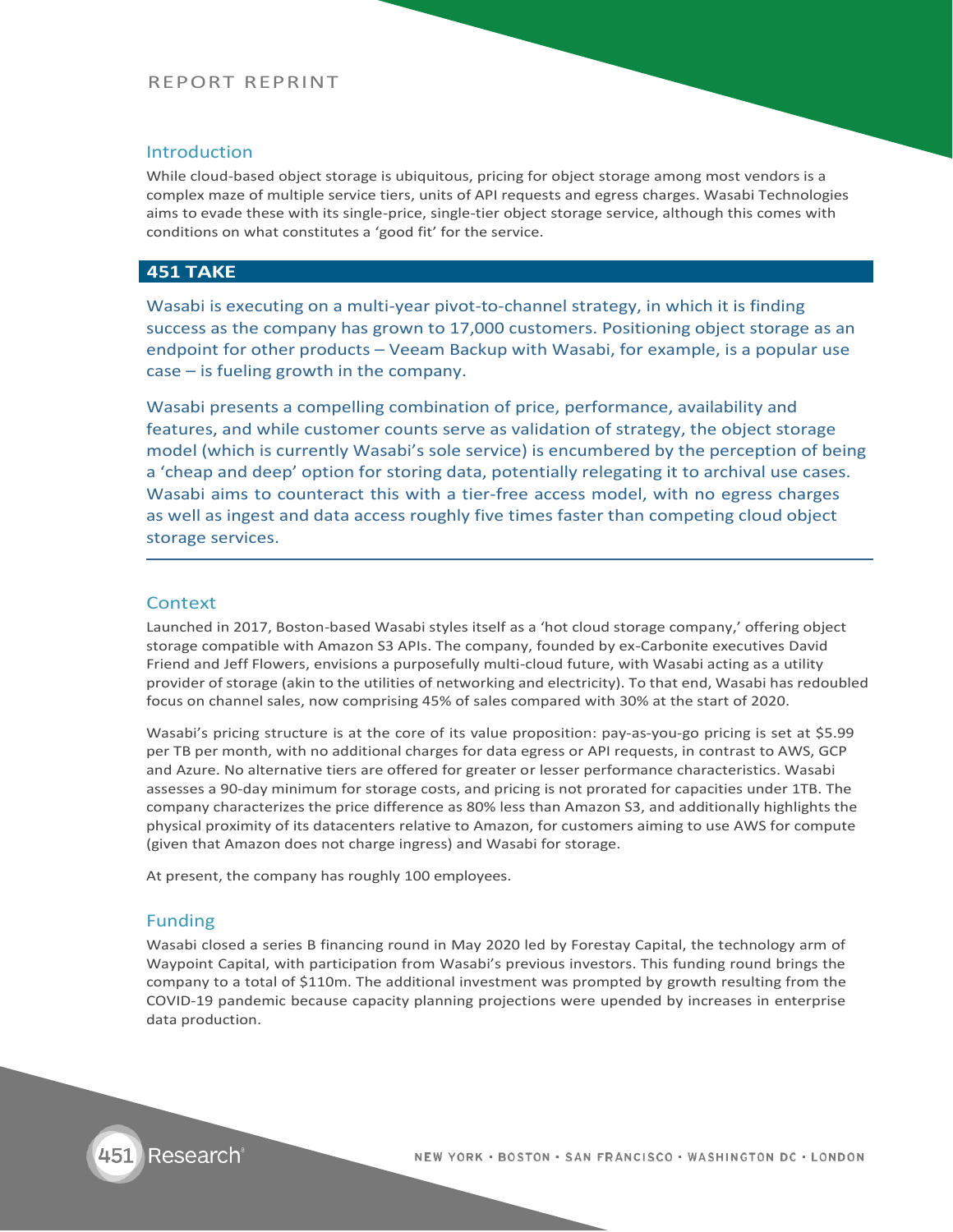#### REPORT REPRINT

## Products and pricing

Wasabi is a storage provider, not a services provider – it offers object storage via an S3-compatible API through which customers can store data. Specific features such as client device backup, disaster recovery and storage gateway functionality are provided by third-party partnerships.

Wasabi's pricing model is primarily a flat \$5.99/TB/month pay-as-you-go arrangement, with a 1TB minimum. It does not charge for egress, although this is defined as a 'reasonable rate' of access: if monthly egress is less than or equal to active storage, Wasabi considers this a 'good fit.' This comes with a caveat: the terms and conditions note that if the storage use case exceeds this guideline on a regular basis, the company 'reserve[s] the right to limit or suspend… service.' This is to deter customers from using Wasabi as a content delivery network (CDN).

A capex pricing model, Reserved Capacity Storage (RCS), is available for enterprises with over 50TB of storage, up to 10PB. Users on the pay-as-you-go plan are subject a minimum 90-day charge for data, with RCS subscribers subject to a 30-day minimum.

For large capacities of data, 100 TB and greater, the company can assist migration to the cloud through the AWS Snowball workalike, Wasabi Ball, allowing customers to migrate by physically mailing data on drives to Wasabi.

## **Technology**

As noted in 451 Research's initial coverage of Wasabi, the company's technology stack relies on proprietary low-level code for management, rather than using Windows or Linux for storage management. This approach allows it to use nearly all of a physical disk, whereas typical block-oriented file systems reserve roughly a third for overhead. Likewise, Wasabi aims to extend the lifespan of drives and increase performance by minimizing the movement of the read/write head in each individual drive. This, in turn, reduces infrastructure costs because components have a longer service life.

Wasabi's API is fully compatible with the AWS S3 API, making it a suitable drop-in alternative to AWS for object storage, subject to egress requirements. For compliance with HIPAA, CJIS, FINRA and other regulatory requirements, Wasabi offers immutable buckets, preventing modifications to data after upload.

From a low-level implementation standpoint, specifics are essentially a trade secret, although Wasabi currently uses a combination of SMR and PMR drives, which are backed by 2-3% flash cache, consistent with industry standards.

#### Partners

Wasabi claims 250 technology partners and lists Adobe, Altaro, Archiware, Arcserve, Caringo, Comet Backup, Commvault, Falconstor, Flexential, Milestone, MSP360, Quest, Rubrik, Veeam and XenData as featured partners. The company also claims 2,800 channel partners as part of its increased channelfocused go-to-market strategy.

Wasabi operates five datacenter locations, through colocation agreements:

- us-east-1 region Ashburn, Virginia (Digital Realty colocation)
- us-east-2 region Manassas, Virginia (Iron Mountain colocation)
- us-west-1 region Hillsboro, Oregon (Flexential colocation)
- eu-central-1 region Amsterdam (Equinix colocation)
- ap-northeast-1 region Tokyo (NTT colocation)